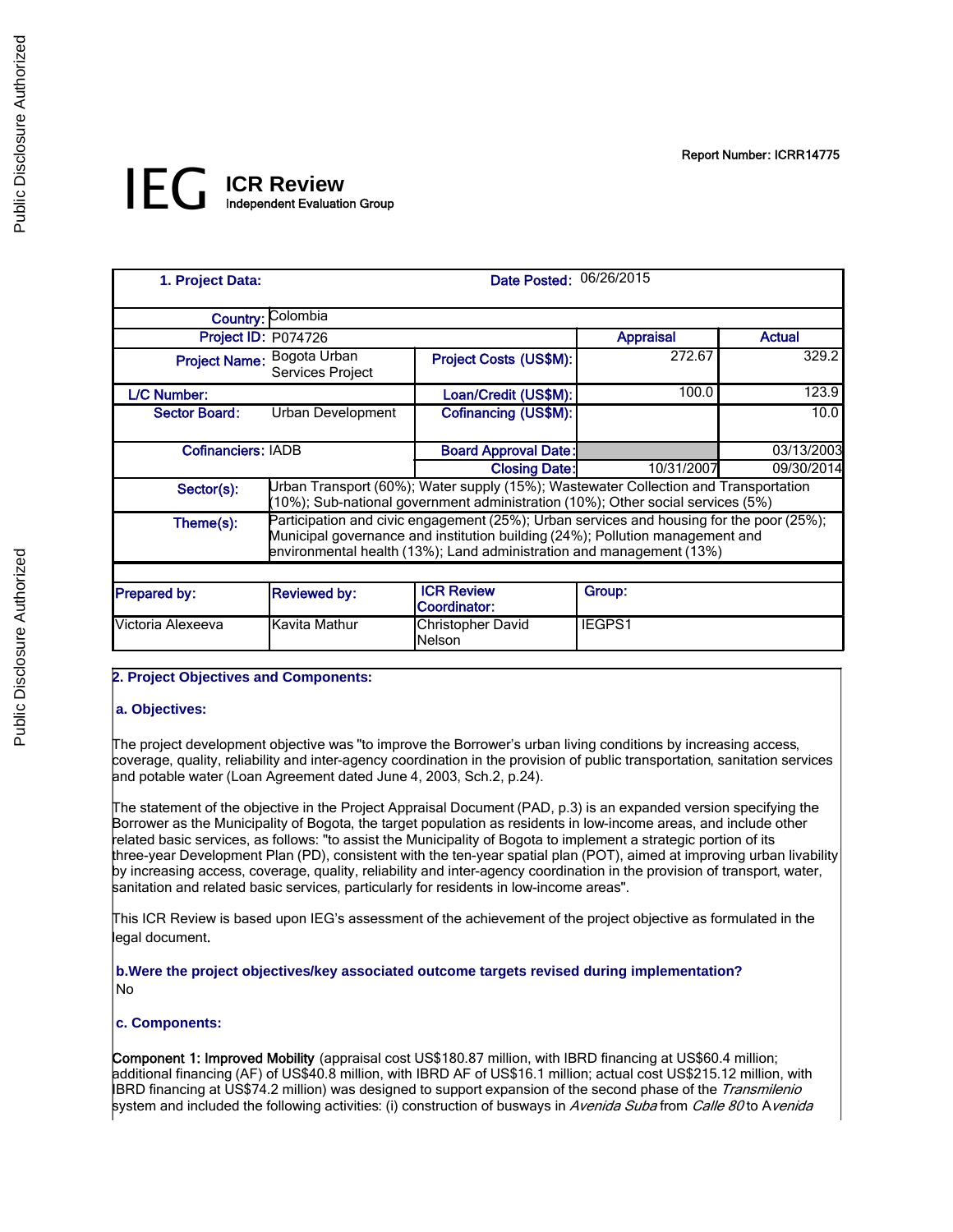Ciudad de Cali, (ii) upgrading and rehabilitation of feeder routes which connect neighborhoods to the Transmilenio system as part of an integrated system; (iii) construction of bicycle paths and sidewalks as part of non-motorized transport facilities; and (iv) measures for improving public transport, road safety and traffic administration in Bogota. As part of Additional Financing, technical advisory services were included to help develop the first line of a proposed metro transport system.

Component 2: Urban Upgrading: (appraisal cost US\$76.3 million, with IBRD financing at US\$28 million; actual cost US\$76.3 million, with IBRD financing at US\$28 million) was designed to support the activities of the Comprehensive Neighborhood Upgrading Program (*Programa de Mejoramiento Integral de Barrios*- PMIB), which is Bogota's urban upgrading program based the Development Plan (PD) and the Land Use Plan (POT). The infrastructure works included: (i) planning and legalization of neighborhoods *(barrios);* (ii) construction of storm water drainage systems, water and sewerage systems (iii) upgrading and rehabilitation of access roads; (iv) resettlement of population located in high risk areas, including flood plains; (v) construction and rehabilitation of public space and community services; (vi) improvement of environmental conditions; and (vii) technical assistance for home improvement and land titling activities. The social activities associated with the physical works included: (i) promoting citizen culture; (ii) strengthening social organizations; and (iii) assisting vulnerable population.

Component 3: Institutional Strengthening (appraisal cost US\$14.46 million, with IBRD financing at US\$10.6 million; additional financing (AF) of US\$21.8 million, with IBRD AF of US\$13.9 million; actual cost US\$27.1 million, with IBRD financing US\$20.8 million) aimed to improve performance of Bogota's institutions in delivering urban services. The activities included (i) equipment and consulting services to develop an information system for road infrastructure administration (Bogota Urban Development Institute- IDU); (ii) creation of mechanisms to improve the coordination among Bogota institutions, community organizations, NGOs and the private sector for the implementation of neighborhood improvement programs (Bogota Popular Housing Fund- CVP); (iii) environmental studies and equipment for improving air quality management and enforcement and recovering of land- degraded UPZs (Bogota Environment Secretariat-SDA, former DAMA); (iv) preparation of mobility, housing and regional policies which would provide input for the development of future policy measures in the city (Bogota Planning Department- DAPD); (v) studies and consulting services for strengthening fiscal management and increasing city's revenue (Bogota Finance Secretariat- SHD); and (vi) consulting services and equipment for the Project Coordinating Unit. As part of Additional Financing, new activities are added to support land tax valuation exercises, restructuring of the business model and institutional design of the SHD's Cadastre Unit, as well as support IDU in improving management of the city's road network system.

## **d. Comments on Project Cost, Financing, Borrower Contribution, and Dates:**

I Project cost: The actual project cost was US\$329.2 million at closure, which was about 20% higher than the appraisal estimate of US\$272.7 million as a result of additional activities.

Financing: The original IBRD loan was in the amount of US\$100 million to the Capital District of Bogota with the Guarantee of the Republic of Colombia. The amount was increased by US\$30 million through Additional Financing (AF) to scale up the project through additional technical assistance activities. The loan disbursed at US\$123.9 million. The project was co-financed at AF by a loan from the Inter-American Development Bank (IADB) in the amount U\$10 million to support the institutional set up for the integration of public transport system and project management capabilities for metro construction and operation.

Borrower contribution: The Borrower (the Capital District of Bogota) committed US\$172.67 million at appraisal, which increased by US\$22.6 million during AF. At project closure, the Borrower's total contribution amounted to US\$195.27 million.

Dates: The project was extended eight times by a total of 7 years from the original closing date of October 31, 2007 to September 30, 2014. The first two extensions were related to delays and to allow processing of Additional Financing. AF was approved on October 21, 2008 and signed on February 23, 2009 to scale up the project to include technical support in development of the first line of a proposed metro (added under Component 1), and institutional strengthening activities in fiscal management and cadastral processes for SHD and implementation of a road management system at IDU (added under Component 3). In conjunction with AF, the project closing date was extended to July 31, 2011. The subsequent five extensions between July 31, 2011 and September 30, 2014 were due to delay in delivering the AF metro studies as a result of the lengthy procurement process for consultancies.

 **3. Relevance of Objectives & Design:**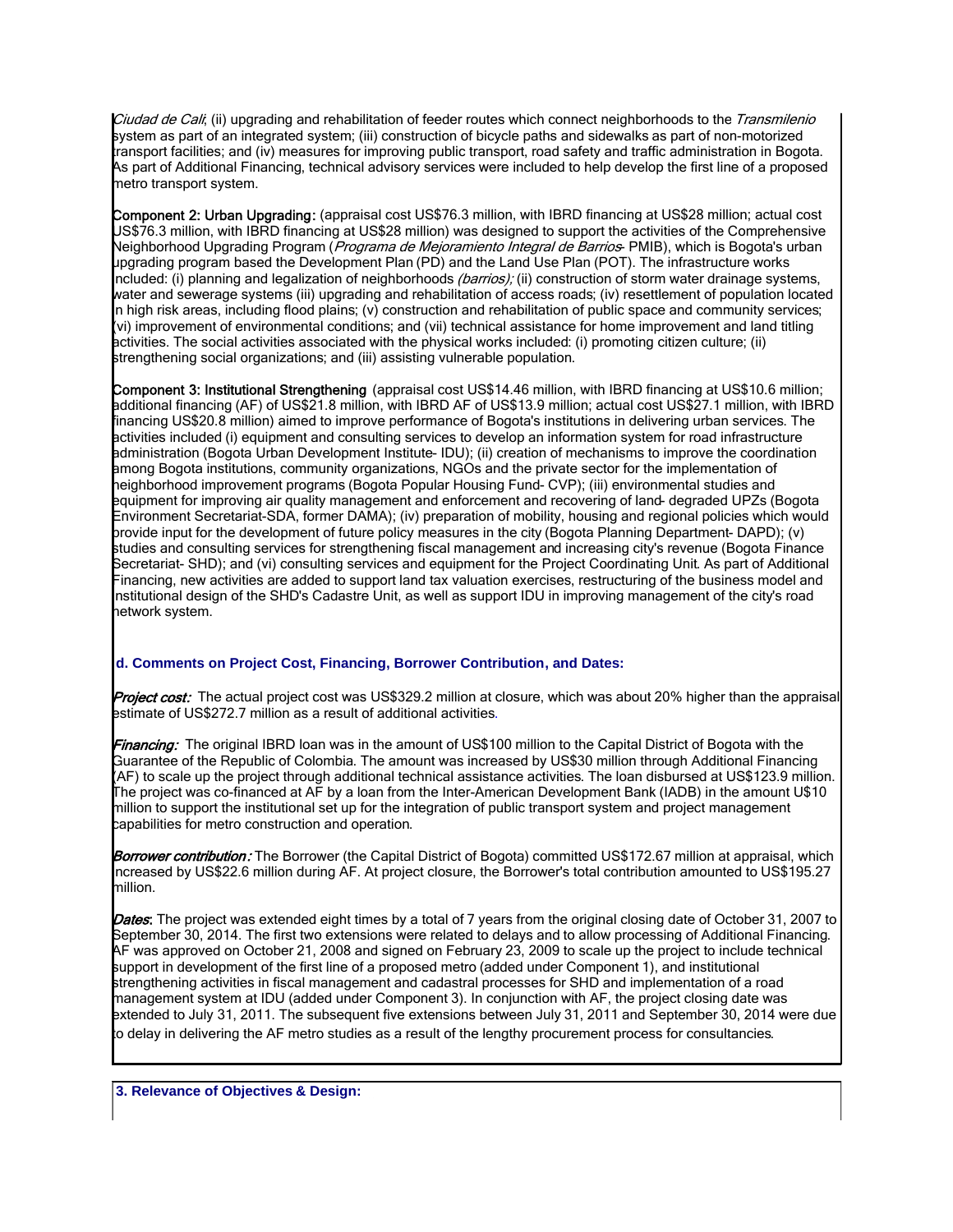## **a. Relevance of Objectives:**

## High.

The project development objectives were aligned with Bogota's Development Plans, which were consistent with the city's ten year Spatial Plan *(Plan de Ordenarniento Territorial,* POT) and focused on building an inclusive and equitable city and improving the quality of life of the urban population through improvements in public transport, road maintenance, inter-agency coordination, as well as addressing issues of affordable housing and informal and marginalized settlements. The project's component on urban upgrading specifically supported the activities of the Programa de Mejoramiento Integral de Barrios (PMIB), which is Bogota's urban upgrading program based on the PD and POT. The objectives were also relevant to the World Bank Group's FY12-16 Country Strategy for Colombia, the key goals of which include inclusive growth and expansion of opportunities for shared prosperity and increased productivity through improvement of access to services in an environmentally sustainable manner. The objectives were also in line with the main priorities of the Bank country strategies at appraisal and during implementation, which aimed at expanding the coverage and quality of public services targeted to poor.

## **b. Relevance of Design:**

## Substantial.

The project objectives were to be achieved through investments in transport, water and sewerage infrastructure works, environmental improvements, community development activities, and land titles. The statement of the project development objective in the legal agreement was clear; it, however, did not capture the project's support in other related basic services, apart from transport, water and sanitation, as was done in the PAD's statement of the objectives.

This was a multi-sector project with a special focus on low-income neighborhoods. The urban upgrading component was expected to provide improved quality of life through increased access to basic services for about 600,000 of the poorest residents in Bogota, which corresponded to about 50% of the low income population (of Strata 1 and 2) living in illegal settlements and 36% of the residents living in poverty (levels 1 and 2 of the SISBEN composite indicator ranking households). 14 city's poorest boroughs (zoning planning units- UPZs) were prioritized for the investments in new water and sewerage connections, road works, community facilities, mitigation works in hazardous areas, and legalization of neighborhoods (barrios). The improved mobility component was designed to support the expansion of the second phase of the *Transmilenio* system and the construction of bicycle lanes to help improve accessibility, quality, and decrease travel time. The institutional strengthening component specifically encompassed targeted interventions in the agencies that were involved in city planning and the UPZs, both in terms of capacity building, and to set up systems and processes for improved inter- agency coordination. The ICR (p.12), however, notes that while the PAD identified the causal link between the outcome indicators and the project development objective, this link was not sufficiently explained in the document.

## **4. Achievement of Objectives (Efficacy):**

To improve the Borrower's urban living conditions by increasing access, coverage, quality, reliability and inter-agency coordination in the provision of public transportation, sanitation services and potable water\*.

As the project investments were not limited to those in transport, water and sanitation, IEG adds part of the PAD's statement of the objective related to other public services in order to cover the full project scope in the assessment of its efficacy.

\*\* Selected outcome indicators are reported for 2008, when the ex-post evaluation was carried out to process Additional Financing (80% of civil works were carried out by that time). The "*Cómo Vamos*" citizen survey covers the full period of project implementation.

#### (a) Increasing access, coverage, quality, reliability in the provision of public transportation . Substantial.

#### Outputs

 $\overline{\phantom{a}}$ 

- 10.2 km of the *Transmilenio* bus rapid transit (BRT) trunk line were constructed along the Avenue Suba corridor ( from Calle 80 to Avenida Ciudad de Cali) as targeted. The works were completed in 2008.
- 111 km of Transmilenio feeder roads were constructed (the appraised target was 265 km, and the target of 338 km was indicated in the AF Project Paper).
- 15 km of bikeways were constructed (target was 36 km).
- The Mobility Master Plan study for Bogota was completed in 2005 to guide the city's priorities in urban passenger and freight mobility. Based on the Master Mobility Plan study recommendations, as reported by the ICR (p.11), the Bogota Transport and Traffic Secretariat (STT) was transformed into the Bogota Mobility Secretariat (SDM) that expanded and reformulated its scope on mobility management and policy formulation. Other studies included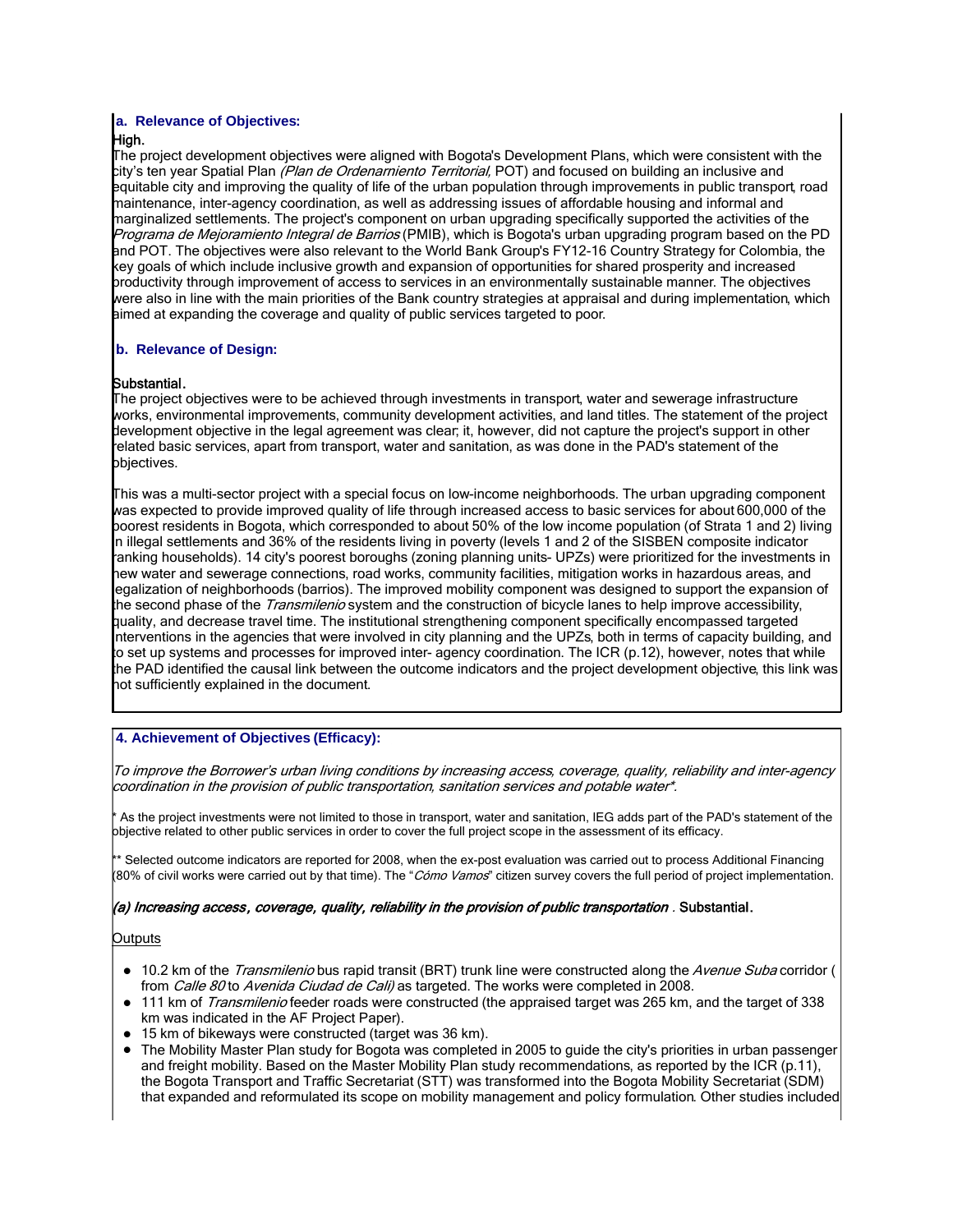an assessment of alternatives for the implementation of Bogota's integrated public transport system (completed in 2011), urban road design and safety studies, which were complemented with road safety educational campaigns.

 Among five studies planned for the design of the First Metro Line, only one study was completed, i.e., an environmental assessment. Four studies were still under way at project closure, i.e., financial and legal structuring, social assessment, detailed engineering design.

#### Outcome

- About 294,000 daily passengers on average used the *Transmilenids Avenue Suba* BRT corridor in 2008, exceeding the forecast of 221,000 at appraisal.
- Travel time decreased by 25% along the *Transmilenids Avenue Suba* BRT corridor in 2008, exceeding the target 20%. In particular, the average passenger travel time reduced from 48 to 31 minutes due to the increased travel speed from 12.7 to 20.1 km per hour on average.
- According to the "Cómo Vamos" citizen survey carried out in Bogota continuously between 1998 and 2014, the Transmilenio usage among surveyed population increased from 14% in 2007 to 24% in 2009, with the introduction of the Avenue Suba corridor after 2006, along with the North Quito South Line (NQS) corridor (supported under another Bank project- P082466). At the same time, the usage of traditional public transport decreased from 47% in 2011 to 29% in 2014, and for private transport from 25% to 13% over the same period.
- A bike modal share of transport reached 4% of total daily trips in 2008, according to mobility surveys. The ICR (p.13) reports that in 2014 the bike share was nearly 6%, increasing from 3% in 2003 (target was 5%, PAD p.37). According to the data from the 2011 Bogota mobility survey, nearly 80% of bike trips are done by population of the three lowest socioeconomic groups, in the categorization of six income groups.
- The access to public transport improved for the targeted 1.2 million residents who live in the selected urban upgrading zones (UPZs) in 2008 (the increase in coverage is considered for population living 500 meters from stations). The access to the Avenue Suba BRT main trunk corridor correspond to 158,607 people. The ICR (Table 6, p.37) offers an incidence analysis of population groups by income showing that the percentage of the Avenue Suba BRT main trunk corridor beneficiaries in the lowest income strata was 7% in 2008 (11,441 out of 158,607), 61% for middle-income residents (96,461), and 32% were from a high-income group (50,705).
- There was no outcome indicator related to reliability that was clearly defined at appraisal. Neither was reported.

#### (b) Increasing access, coverage, quality, reliability in the provision of sanitation services and potable water . Substantial.

#### Outputs

- $\bullet$  30,350 new water connections were provided by 2008, almost double the target of 15,670.
- 119,850 new sewage connections were provided by 2008, exceeding the target of 83,220.

#### Outcome

- In 2007, water and sanitation coverage in the city of Bogota increased to 99% from 97% for water and 90% for sanitation at the time of appraisal.
- The access to water is estimated to have improved for about 100,000 residents and access to sanitation for about 380,000, according to the average household size in selected Bogota boroughs (UPZs).
- According to the "Cómo Vamos" citizen survey, the user satisfaction regarding the provision of water increased from 58% in 2004 to 68% in 2008 and for sanitation from 60% in 2004 to 62% in 2008.

#### (c) Increasing access, coverage, quality, reliability of the related basic services . Substantial.

#### **Outputs**

- 55 public works were carried out in 14 UPZs with community participation to improve public space. These included parks, pedestrian access (stairs, ramps, etc.), and pedestrian infrastructure with a participatory design process employing 100,450 people from local communities (ICR, p.37).
- 95 km of access roads were constructed.
- 1,995 housing units that were resettled away from high risk areas, exceeding that target of 1,641.
- 14 public information windows were established to assist residents with information on legal status and increase their voice and formal role in the city's community participation.
- Technical assistance was provided to 1,559 families in urban upgrading zones (enforcement of the housing structure and complementary measures), above the target of 1,066.
- 89 low-income neighborhoods were legalized, as targeted.
- 534 new residential titles were provided, exceeding the target of 440.
- Two environmental mitigation plans were produced through participatory process for low income settlements/areas, including Ciudad Bolivar, Altos de la Estancia, Quebrada La Hoya del Ramo, and two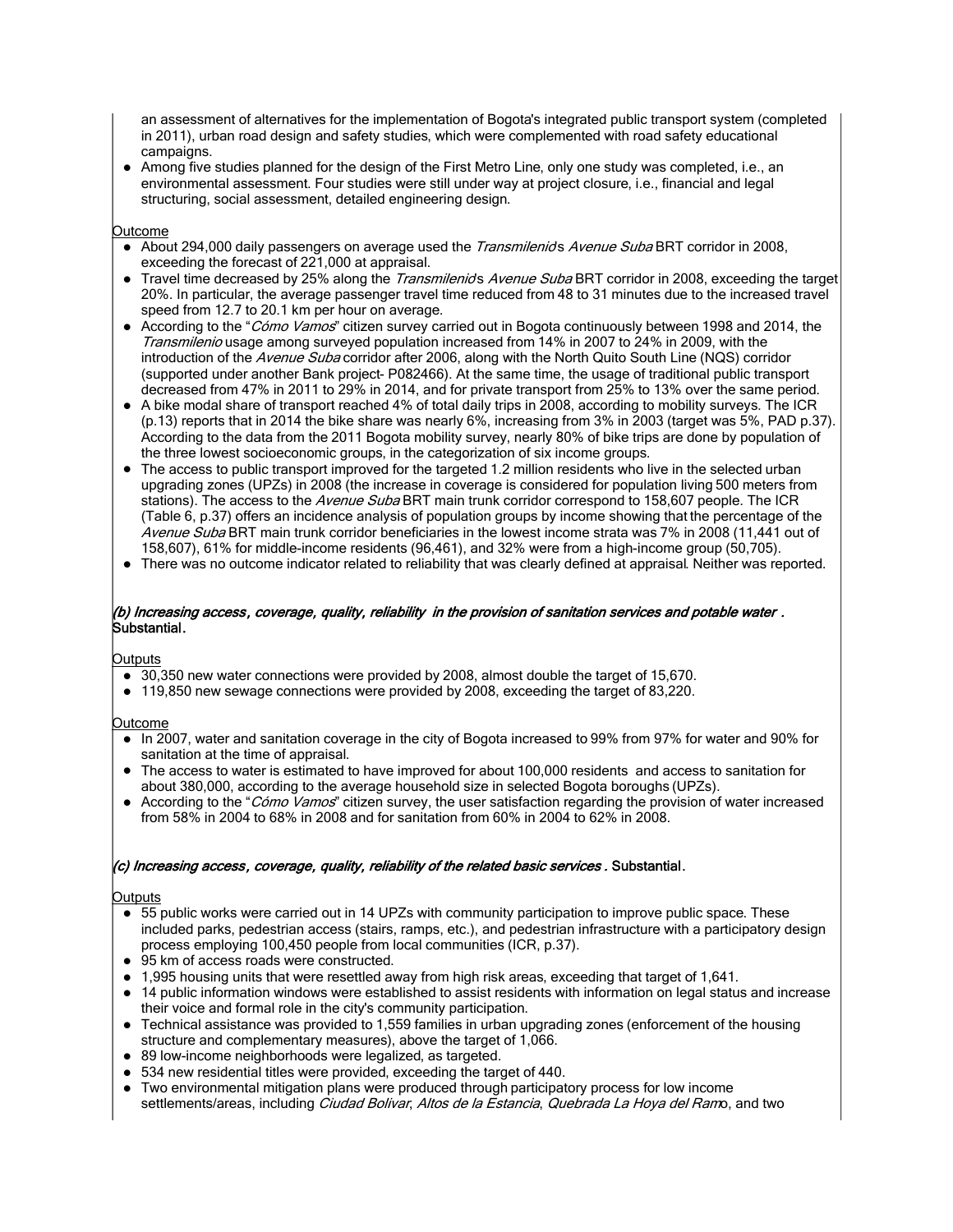hectares of degraded areas.

- A study was completed in 2008 to improve fiscal management and tax collection for the Bogota Finance Secretariat (SHD).
- For the SHD's Cadaster Unit (UAECD), a study was completed on the reform of the unit's structure. Three cadastral processes were updated as targeted. 2.3 million properties were updated with cadastral information, above the targeted 2 million. An aerial photography mapping of the city was carried out to update spatial infrastructure data for Bogota.

Outcome

- According to the "Cómo Vamos" citizen survey, between 2004 and 2007 the citizen perception on public space, including parks, streets, street lighting, sidewalks and paths showed ratings with the average scores of 76%, 70%, 80% and 78% (ICR p.42). After 2008, a flat trend was observed for parks and green areas. The satisfaction with the quality of neighborhoods increased from 41% in 2008/2009 to 53% in 2012, and with the city roads from 30% to 38% during the same period (ICR, p.42).
- A lag in updating the Cadaster Unit's property tax base reduced from 5 to about one year.
- As a result of the cadaster modernization, the city's property tax income base more than doubled from US\$416 million in 2009 to \$901 million in 2013, contributing to the city's financial sustainability.

#### (d) Increasing inter-agency coordination in the provision of public transportation , sanitation services and potable water, and related basic services. Modest.

#### Outputs

A number of institutional strengthening activities were carried out that included technical assistance and studies mentioned below. The ICR does not discuss specific activities (setting up systems or processes) that were to be undertaken to improve the inter-agency coordination.

- Studies were completed in 2008 on strategic directives for Bogota's resettlement policy, urban competitiveness, and regional integration for the Bogota Planning Department (DAPD).
- A study was completed in 2008 on the implementation of a monitoring system for Bogota's urban upgrading program (PMIB) for the Bogota Popular Housing Fund (CVP).
- A study was completed in 2008 on the Implementation of the City's Clean Air Strategy for the Bogota Environment Secretariat -SDA, former DAMA.
- For the Bogota Urban Development Institute (IDU), a study was completed for the implementation of a road network administrative system; an inventory and diagnostic was carried out for 60% of Bogota's arterial road network system as per target (from 30% baseline), including an inventory and diagnostic of Bogota's vehicle and pedestrian bridges, technical specifications, and erosion resistance tests for materials used as basis for hydraulic concrete pavement.

#### Outcome

• The outcome on inter-agency coordination was not defined at appraisal. The ICR (p.11) notes, after the project activities were carried out, it became difficult to ensure coordination to effectively implement multi-sectorial interventions in specific UPZs after 2006 when the new administration priorities were directed towards programs for new housing construction.

## **5. Efficiency:**

#### $\overline{\phantom{a}}$ Economic analysis

The ex-post economic internal rate of return (EIRR) was estimated for the first urban mobility component (the Transmilenio's Avenue Suba trunk corridor, feeder roads, and bike paths) at 14%, and a Net Present Value (NPV) of US\$21.14 million as compared with the ex-ante EIRR of 24.7% and an NPV of US\$122.3 million (PAD, Annex 4, p.55). A benefit/cost ratio was 1.12. The ex-post analysis was carried out in July 2008 when 80% of works were competed in order to process Additional Financing. The cost-benefit analysis followed the same methodology used at appraisal to estimate the following benefits: time savings, vehicle operating-cost savings, reduction in accidents, and environmental gains due to reduced gas emissions. The benefits of the BRT corridor were mainly from savings in the commuting time and operating costs of the bus fleet (ICR, p.33).

The ex-ante EIRRs were also estimated for the selected two UPZs from the second urban upgrading component (18.6% for Gran Yomasa and 59.9% for Ismael Perdomo), however the ex-post analysis for the urban upgrading works under this component was not done, as explained, due to insufficient available reliable data (ICR, p.30).

#### Cost effectiveness

The average cost per km of the *Transmilenio* BRT trunk corridor is US\$19 million (in 2006 dollar prices). The ICR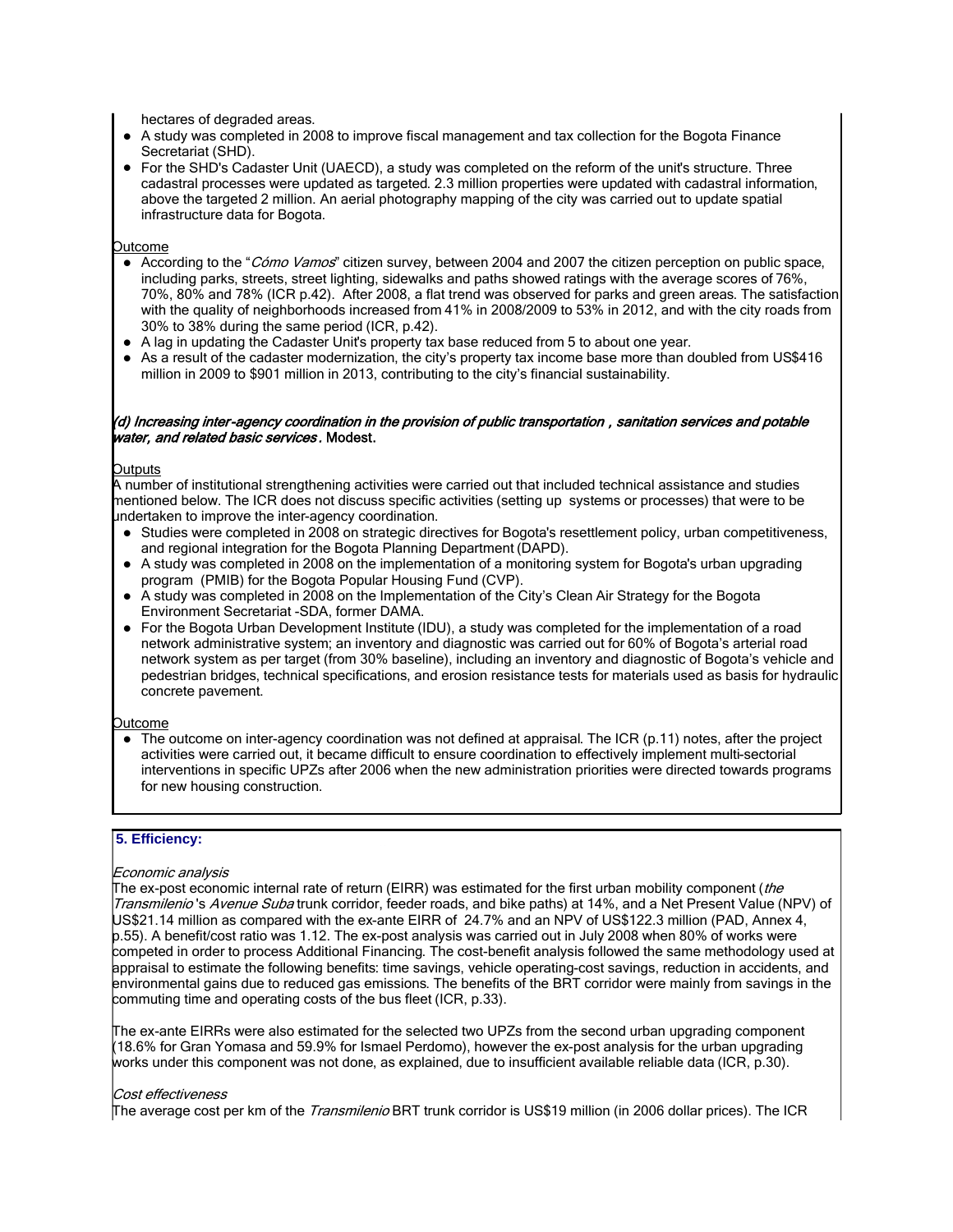does not provide a comparative analysis of unit costs for similar works in other cities. The project team subsequently informed that the unit costs were in line with the BRT system unit costs in other cities of Colombia. As for the urban upgrading works, there were cost and time overruns but the ICR does not provide any details in this regard (ICR, p.7).

The project implementation period was more than 11 years. While the civil works were largely completed in 2008 (about 80%), the project closing date was extended to provide technical assistance, which was only partially completed at project closure (four out of five metro studies were still under way at project closure). Also, the volume of feeder road and bikeways works carried out by the project was half of the appraised targets.

Efficiency is assessed as **modest**.

#### a. If available, enter the Economic Rate of Return (ERR)/Financial Rate of Return (FRR) at appraisal and the re-estimated value at evaluation :

|                     | Rate Available? | <b>Point Value</b>                                                                 | Coverage/Scope* |
|---------------------|-----------------|------------------------------------------------------------------------------------|-----------------|
| Appraisal           | Yes             | 24.7%                                                                              | 70 <sup>%</sup> |
| <b>ICR</b> estimate | Yes             | 14%<br>* Refers to percent of total project cost for which ERR/FRR was calculated. | 65%             |

#### **6. Outcome:**

 Relevance of objective is rated high, and that of design is substantial. The project substantially helped increase access, coverage, quality and reliability in improve the provision of the selected urban services, and only modestly mproved an inter-agency coordination in the city. Efficiency is assessed as modest.

## a. Outcome Rating: Moderately Satisfactory

### **7. Rationale for Risk to Development Outcome Rating:**

I The maintenance of urban mobility activities is managed by IDU, while operation of the modernized bus services is being managed by *Transmilenio* S.A as part of its mandate to plan, operate (by private concessions) and regulate the Integrated Public Transport System and the BRT. In the case of the urban upgrading activities, maintenance is provided by the corresponding sectoral agencies. As for the IDU's road asset management information system, issues remain to be addressed for its full functionality such as its operational procedures and the commitment of funds for its updates and operation. The city of Bogota, however, faces financial and institutional challenges to find ways to operate the current levels of urban services, while responding to the growing demand.

#### a. Risk to Development Outcome Rating : Moderate

#### **8. Assessment of Bank Performance:**

#### **a. Quality at entry:**

I

The project design was built on the lessons learned from the previous Bogota Urban Transport Project (P006872) and other projects in urban upgrading and transport. During preparation, several identification missions were conducted, comprising specialists in urban transport, economics, water, urban planning, financial management, and social and environmental areas. The project team leveraged the Japanese Trust Fund for the preparation of the urban upgrading component.

Policy and coordination risks and mitigation measures were identified. However, political risks and risks associated with weak institutional capacity and capability in the executing agencies were not given sufficient attention. Another risk area that was not identified was the scope, schedule and cost deviation risks for the urban upgrading program on a city scale in light of the limited local experience in design and implementation of the urban upgrading activities (ICR, p.7).

The M&E design had shortcomings. The outcome indicators were not specific and measurable, for example, improved inter-agency coordination in the city (see section 10 below).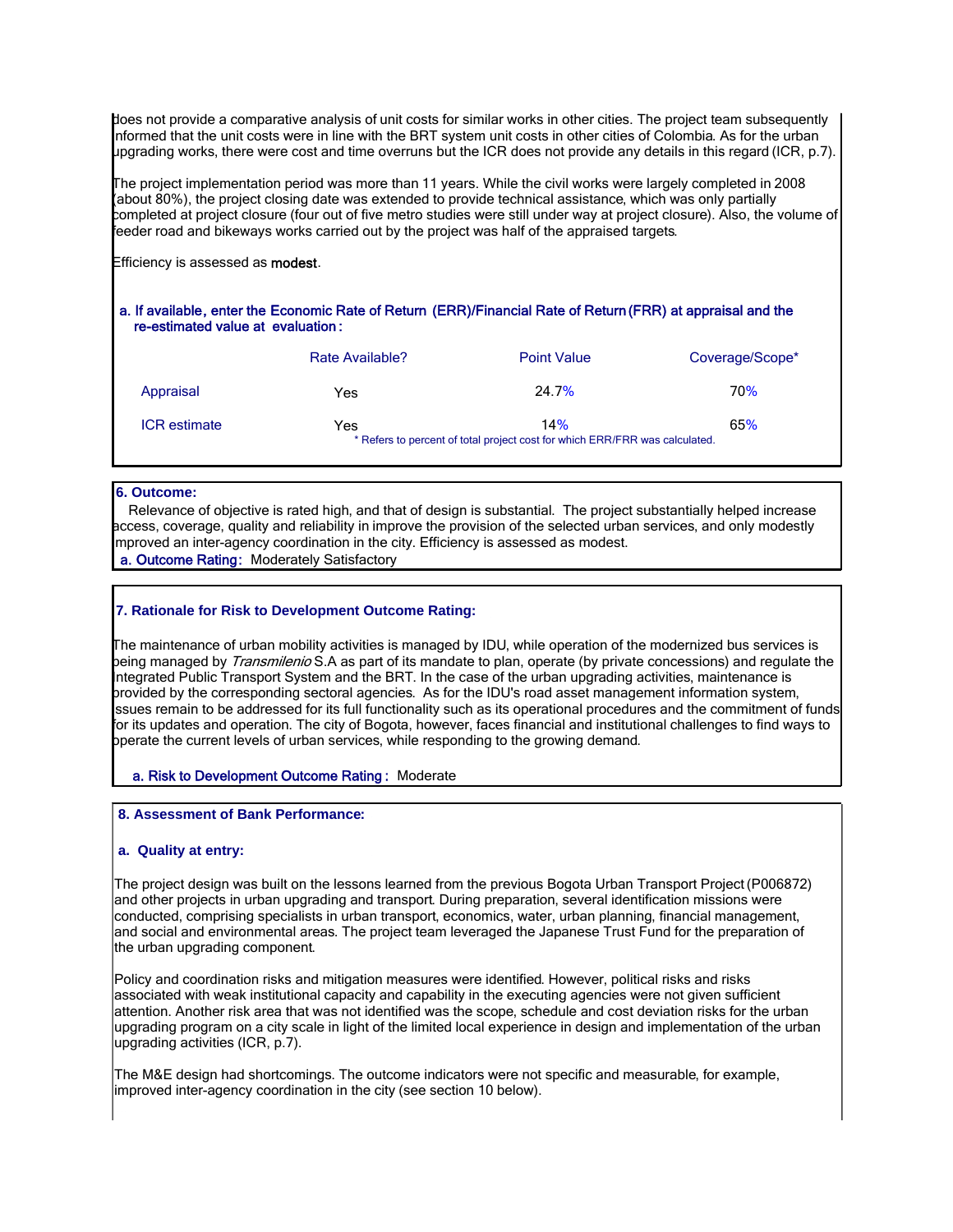#### Quality-at-Entry Rating: Moderately Satisfactory

#### **b. Quality of supervision:**

There were 24 missions carried out during an 11-year project implementation period, with relevant technical expertise. The field staff provided continued support to the project throughout implementation. The project team deployed international specialists in cadastre, social, road asset management, urban mobility, urban upgrading, and also leveraged funding from other sources (e.g., PPIAF grant) to support the implementation of the project. The Bank provided constant support to the implementing agencies in capacity building in the safeguards and fiduciary areas. The latter period of the project implementation after AF is however characterized by extensive supervision resources that seem beyond those expected from supervision of mainly technical assistance services (ICR, p.40).

The Borrower commented that more clarity in the formulation of the output indicators would have been useful (the ICR p.ix reports that the Borrower worked against different targets for the construction of feeder roads and bikeways), including a better articulation of the World Bank Group procurement rules and procedures (p.45). While the M&E framework was modified during implementation, its weaknesses were not fully addressed. Also, delays in the procurement process were partially attributed to delays in Bank's approval process, i.e., the issuance of no-objection letters.

#### Quality of Supervision Rating: Moderately Satisfactory

**Overall Bank Performance Rating : Moderately Satisfactory** 

#### **9. Assessment of Borrower Performance:**

#### **a. Government Performance:**

The Government of Colombia provided a financial guarantee for the project and the Capital District of Bogota was the Borrower. The project maintained high level of relevance in the political agenda through the *Transmilenio* BRT flagship project and urban upgrading activities for Bogota's residents. The project, as described by the ICR (p.7), was well supported by the Capital District of Bogota. High level city officials were involved in monitoring of the project, with occasional participation of the Mayor in supervision missions. The government ownership and commitment to the project was strong, and local counterpart resources were adequate throughout project implementation. The ICR (p.8) notes, however, that the transition period between the incumbent and elected mayors contributed to delays in procurement.

Government Performance Rating **Satisfactory** Satisfactory

#### **b. Implementing Agency Performance:**

The Project Coordinating Unit, created in Bogota's Finance Secretariat (*Secretaría de Hacienda Distrital* -SHD) under the previous Bank's urban transport project (P006872), was responsible for the coordination among the city's implementing agencies involved in the project, project administration, financial and procurement guidance, as well as M&E. SHD developed the operational procedures for the loan for all implementing agencies in the early stages of the operation and provided constant oversight from the outset to ensure their active participation.

As for the other six implementing agencies (listed below), the ICR does not discuss their performance separately. It (p.22) notes that the implementing agencies generally complied with the output indicators agreed for measuring project development objectives during preparation but did not coordinate in a timely and effective manner with the Bank to resolve the M&E framework. The environmental and social management of project works was satisfactory. The initial challenges to internalize Bank safeguard policies were overcome with Bank support in developing specialized procurement, environmental and social units. There were, however, mixed results on the fiduciary capacity due to staff turnover and not fully dedicated staff to financial management and procurement. Other delays in execution were the result of design refinements/completion and land acquisition processes (ICR, p.8).

1. Bogota Urban Development Institute (*Instituto de Desarrollo Urbano* -IDU)

2. Bogota Mobility Secretariat (Secretaria Distrital de Movilidad-SDM, former STT)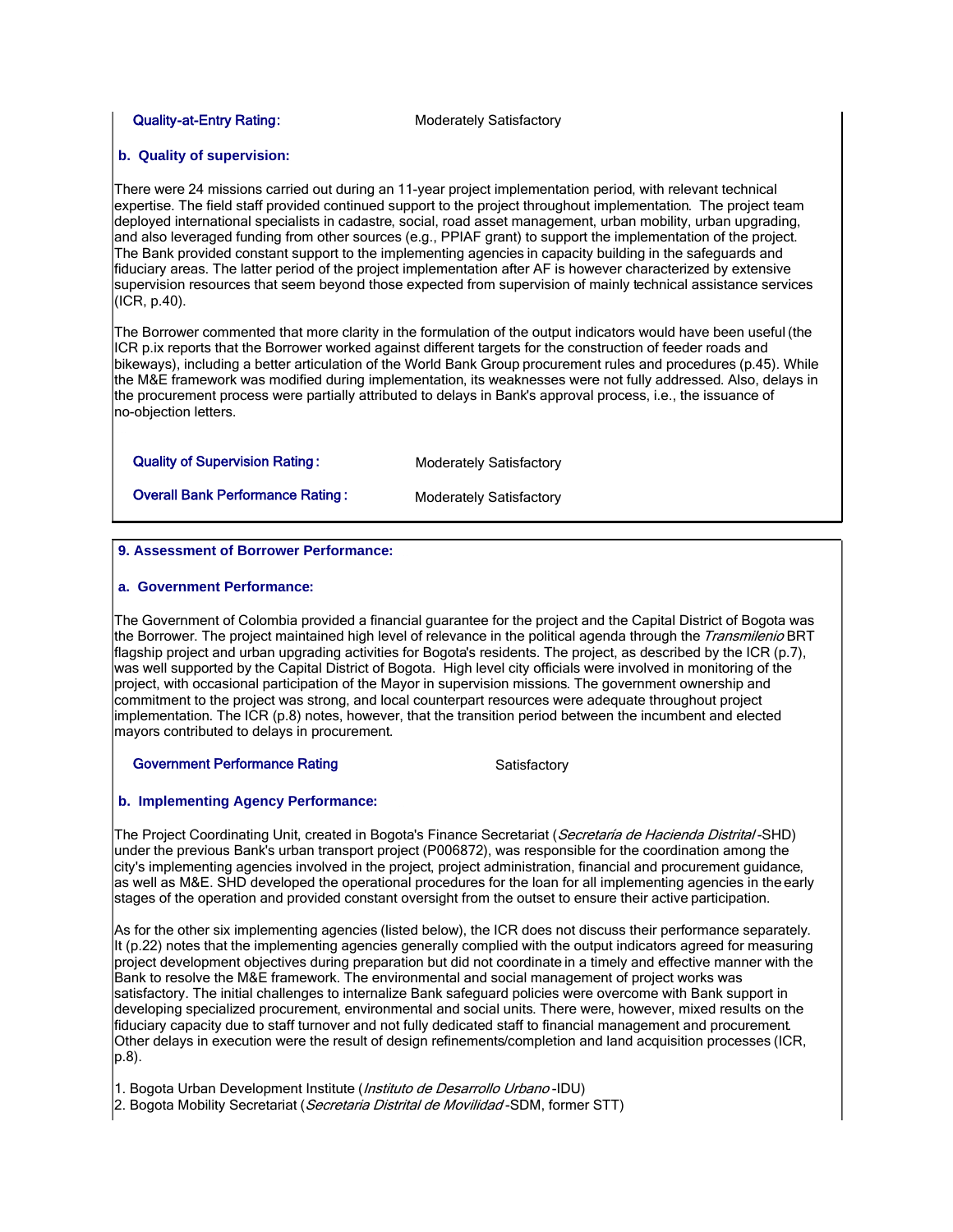3. Bogota Popular Housing Fund (Caja de Vivienda Popular-CVP)

4. Bogota Environment Secretariat (Secretaría Distrital de Ambiente-SDA, former DAMA)

5. Bogota Planning Secretariat (Secretaría Distrital de Planeación-SDP, former DAPD)

6. Bogota Cadaster Unit (*Unidad Administrativa Especial de Catastro Distrital* -UAECD)

Implementing Agency Performance Rating : Moderately Satisfactory

**Overall Borrower Performance Rating : <br>Moderately Satisfactory** 

 **10. M&E Design, Implementation, & Utilization:**

#### **a. M&E Design:**

I The M&E design was complex. There were five outcome indicators, which were not clearly defined and measurable, except for one (i.e., decreased average travel time and cost). These were improved quality of life, improved inter-agency coordination in city; improved administrative, operational, and planning capabilities of the participating institutions; and improved ability to manage supply and demand in sector (PAD, Annex 1). As pointed out by the ICR (p.6), these outcome indicators did not have methodologies to monitor them. Among these, some indicators could have been considered outcome indicators, such as the increase in use of bike paths from 3 to 5% (PAD, p.37). Most of the multiple intermediate performance indicators had baseline data, targets, and expected implementation milestones set at appraisal (PAD, pp.37-39). There was however controversy on the final output targets in the number of km. The Borrower commented that it worked against the target of 111 km for the construction of feeder lines (265 km as per PAD) and 15 km for bike paths (36 km as per PAD) (ICR, p.24). While the ICR (p.ix) notes that the target for bike paths was revised with the AF, the AF Project Paper (p.14-15) indicates the target of 36 km and that 84% of bike pathways were complete against this target in 2008.

The SHD's Project Coordinating Unit was responsible for implementation of M&E with collaboration of the implementing agencies.

#### **b. M&E Implementation:**

I The indicators were regularly monitored by the PCU in coordination with the implementing agencies, which developed ts own monitoring system consistent with the project objective and the intermediate outcome indicators As per ICR (p.9), the Implementation Status Reports monitored outputs but did not totally consistently follow the results framework that had been set up in the PAD. According to the ICR, the indicators were first modified at mid-term review in 2006 and officially processed through AF restructuring in 2008. The M&E was reduced to a shorter list of intermediate performance indicators and eliminate those that were not feasible to be measured.

The ICR (p.9) reports that no further monitoring was done for the investment activities after 2008 when the majority of works (80%) were completed. A comprehensive ex-post evaluation of the original project was contracted in 2008 to an external consulting firm by SHD but no ex-post evaluation was done for the urban upgrading activities, as explained by the ICR (p.16), for insufficient available reliable data for baseline and the implemented project. At the same time, the ICR (p.18) reports that census and baseline socio-economic studies were conducted and updated continuously to serve as inputs to the monitoring of social impacts and sectorial social analysis to achieve investment targets. In terms of outcomes, no direct monitoring was conducted during the project and the only relevant quantitative information available was produced during the ex-post evaluation in 2008.

#### **c. M&E Utilization:**

 The results of the ex-post analysis of 2008 and the implementation status reports monitoring were used in the assessment of the project development outcomes for the project's completion report (ICR, p.9).

#### M&E Quality Rating: Modest

#### **11. Other Issues**

I

 **a. Safeguards:**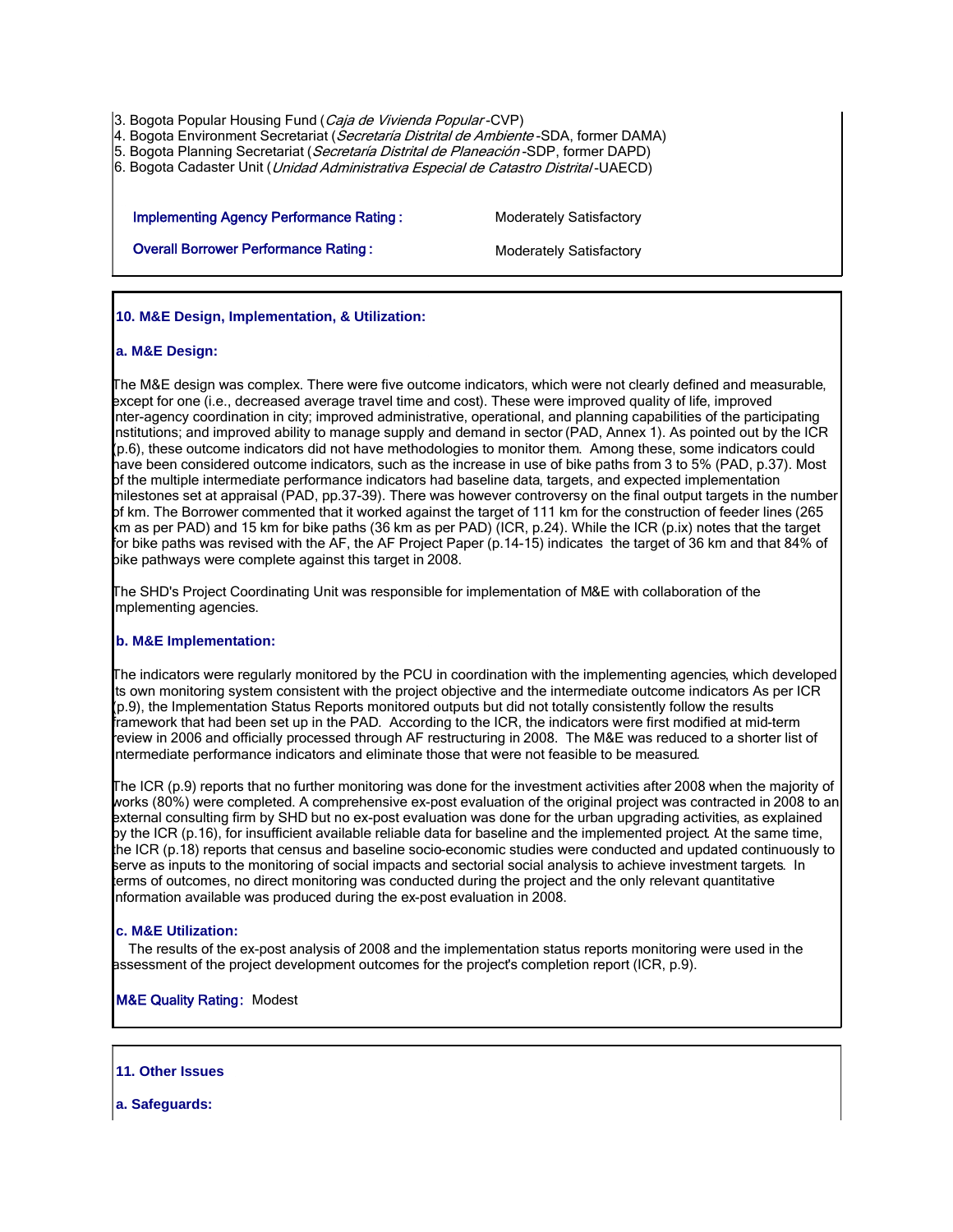This was a Category "B" project that triggered two safeguards policies – OP4.01 Environmental Assessment, and OP 4.12 Involuntary Resettlement.

**Environmental Assessment and Management**. The ICR (p.9) reports that the Environmental Management Plans (EMPs) were implemented in a satisfactory manner throughout project implementation. A full Environmental Impact Assessment (EIA) was carried out before the initiation of bidding process for the construction of BRT segregated busways and feeder roads. The EIA defined EMPs to properly handle waste, noise, movement of materials, water management, campgrounds, pedestrian safety, visual disturbance, equipment and machinery risks, access to housing and commerce, and industrial and occupational health. The design and content of the EMPs followed the guidelines utilized by IDU, which were developed under the advice of the Bank, and consistent with the Bank's Environmental and Social Safeguards. The ICR reports that the contractors implemented the EMPs satisfactorily and their cost was reimbursed according to compliance with the EMP activities.

#### Involuntary Resettlement :

The resettlement under the urban mobility component was executed by the Bogota Popular Housing Fund (*Caja de* Vivienda Popular-CVP) with own resources and under the Colombian procurement law (ICR, p.31). CVP was in charge of coordinating the infrastructure works and social activities undertaken by IDU, EAAB, UAECD and DAPD in the UPZs. The resettlement process under this component involved 1,280 families and was officially concluded in December 2004. According to the ICR (p.9), each resettlement action was adequately documented and all claims were addressed. The IDU put in place an experienced resettlement team that worked full-time between 2002 and 2004, and continued to monitor specific vulnerable cases until project completion. There was a request for inspection received in October 2007 related to eight households who claimed to have been adversely affected by the construction of transport- related works in the area of *Avenida Suba*. Bank Management responded to the Inspection Panel on December 3, 2007. The Panel decided not to proceed with the investigation. IDA closely monitored these cases, and as reported by the ICR (p.9), resolved them successfully.

Under the urban upgrading component, a Resettlement Policy Framework was prepared and disclosed under the project. A continuous multi-level stakeholder consultation strategy was prepared. Social teams worked continuously in field offices in every UPZ - particularly with the Community Committees (*Juntas Administradoras Locales*) - to identify, select, plan and implement community projects. Public consultation and participation during sub-projects design and construction were satisfactory implemented (ICR, p.9).

## **b. Fiduciary Compliance:**

Financial Management: Financial management of the project was administered in accordance with the arrangements agreed upon in the loan agreements for the original Loan and AF. Under the original Loan, the Financial Management Reports (FMRs) were due on a quarterly basis and required the Bogota Comptroller's Office (*Contraloría Distrital)* to conduct special audits. As per ICR (p.10), there were challenges in providing quarterly FMRs to the Bank as the PCU had to coordinate inputs from, and provide quality control and assurance to, six separate implementing agencies that had different accounting systems. For the AF Loan, a financial management scheme of reimbursable eligible expenses was agreed upon with the Bank in an effort to simplify audits and accounting. The opinions of external audit of the project carried out on an annual basis were clean (ICR, p.10). There were some delays in achieving the agreed deadlines for submission of audit reports. The final external audit for the project was due to the Bank by March 31, 2015.

Procurement. Procurement processes were lengthy under both the original Loan and AF. The reasons for lengthy procurement bidding process for civil works and consulting services included delays by the implementing agency to comply with the Bank's procurement recommendations, a request by the National Government Controller's Office ( Contraloría General de la República) to temporarily suspend the procurement process to allow investigations on the cost and scope of the metro detailed engineering design studies, as well as delays in Bank approval time (response to the requests for 'no objections') for the metro studies consulting services under AF. All the procurement process took 27 months between the IDU's submission of the report with the evaluation of technical proposals and the Bank's provision of 'no-objection' for the contract award. The ICR (p.10) reports that the Bank's Integrity Vice Presidency (INT) was informed of several potential cases that could merit investigation, but after careful analysis, INT did not proceed with full investigation.

 **c. Unintended Impacts (positive or negative):**

 **d. Other:**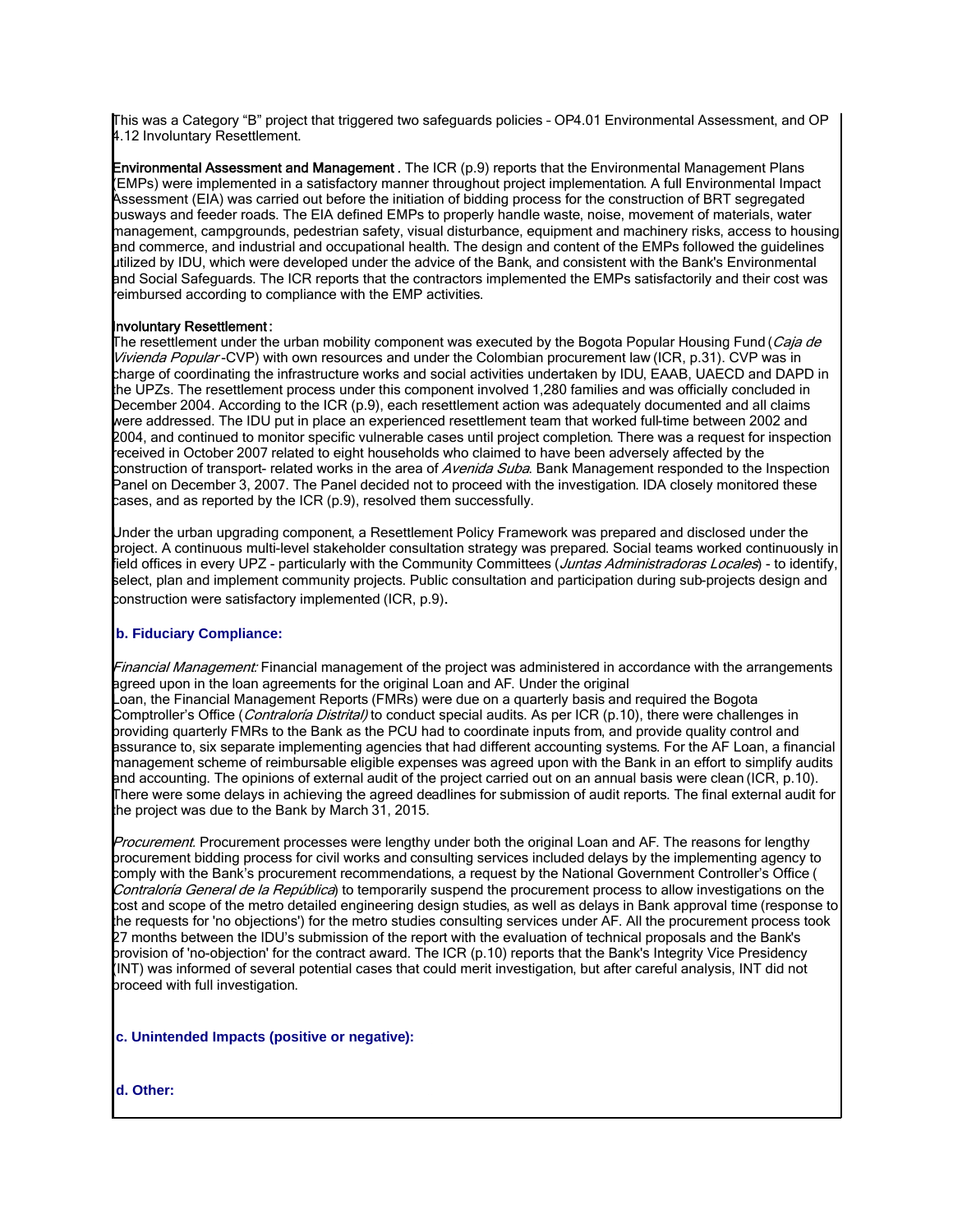| 12. Ratings:                                        | <b>ICR</b>                   | <b>IEG Review</b>          | <b>Reason for</b><br><b>Disagreement/Comments</b>                                                                                                                                                                                      |
|-----------------------------------------------------|------------------------------|----------------------------|----------------------------------------------------------------------------------------------------------------------------------------------------------------------------------------------------------------------------------------|
|                                                     | <b>Outcome: Satisfactory</b> | Moderately<br>Satisfactory | Efficiency is assessed as modest.                                                                                                                                                                                                      |
| Risk to Development   Negligible to Low<br>Outcome: |                              | Moderate                   | The city of Bogota faces financial and<br>institutional challenges to find ways to<br>operate the current level of urban<br>services, while responding to the fast<br>growing demand.                                                  |
| <b>Bank Performance: Moderately</b>                 | Satisfactory                 | Moderately<br>Satisfactory |                                                                                                                                                                                                                                        |
| <b>Borrower Performance: Satisfactory</b>           |                              | Moderately<br>Satisfactory | IEG agrees with the ICR's moderately<br>satisfactory rating for Implementing<br>Agency Performance. According to the<br>OPCS/IEG harmonized guidelines, the<br>overall Borrower Performance rating<br>becomes Moderately Satisfactory. |
| <b>Quality of ICR:</b>                              |                              | Satisfactory               |                                                                                                                                                                                                                                        |

NOTES:

- When insufficient information is provided by the Bank for IEG to arrive at a clear rating, IEG will downgrade the relevant ratings as warranted beginning July 1, 2006.

- The "Reason for Disagreement/Comments" column could cross-reference other sections of the ICR Review, as appropriate.

## **13. Lessons:**

I

The following lessons are selected by IEG from the ICR, with some adaption of language:

- A comprehensive nature of urban transport project goes beyond the implementation of infrastructure and requires institutional and regulatory interventions . The BRT systems, such as *Transmilenio*, involve construction of the BRT corridor, feeder routes, bike lanes, complementary local roads, and involve restructuring of the existing para-transit routes that require regulation and enforcement policies. Legal, institutional and technical aspects are to be considered that include infrastructure engineering, bus operations contracting, negotiation, compensation and regulation of the infrastructure construction, bus operator contracting and phasing out of para-transit.
- Public consultations and participatory planning foster community ownership that is essential for sustainability of the investments. Under this project, the Juntas Administradoras Locales proved to be a very useful tool in reaching out to affected households, helping them get involved in community projects and thus increasing their participation in the decision-making process for designing and prioritizing solutions that were better tailored to the actual needs and expectations of the communities.
- Inter-agency coordination in the provision of urban services requires continued political support . Priorities vary across political administrations as well as sectoral implementing agencies and their willingness to work in a coordinated fashion and allocate their staff and necessary resources. Support from the top City decision makers is important.
- Bank's large projects with multiple implementing agencies should avoid small sub -components that are not financed by the Bank. Activities that are small in size and funded with local counterpart still entail Bank reporting and procedural requirements. While such an arrangement may help inter-agency coordination, it effects efficiency.

**14. Assessment Recommended?** • Yes  $\bigcirc$  No

Why? This project, along with the other completed Colombia- Integrated Mass Transit Systems Project (P082466),